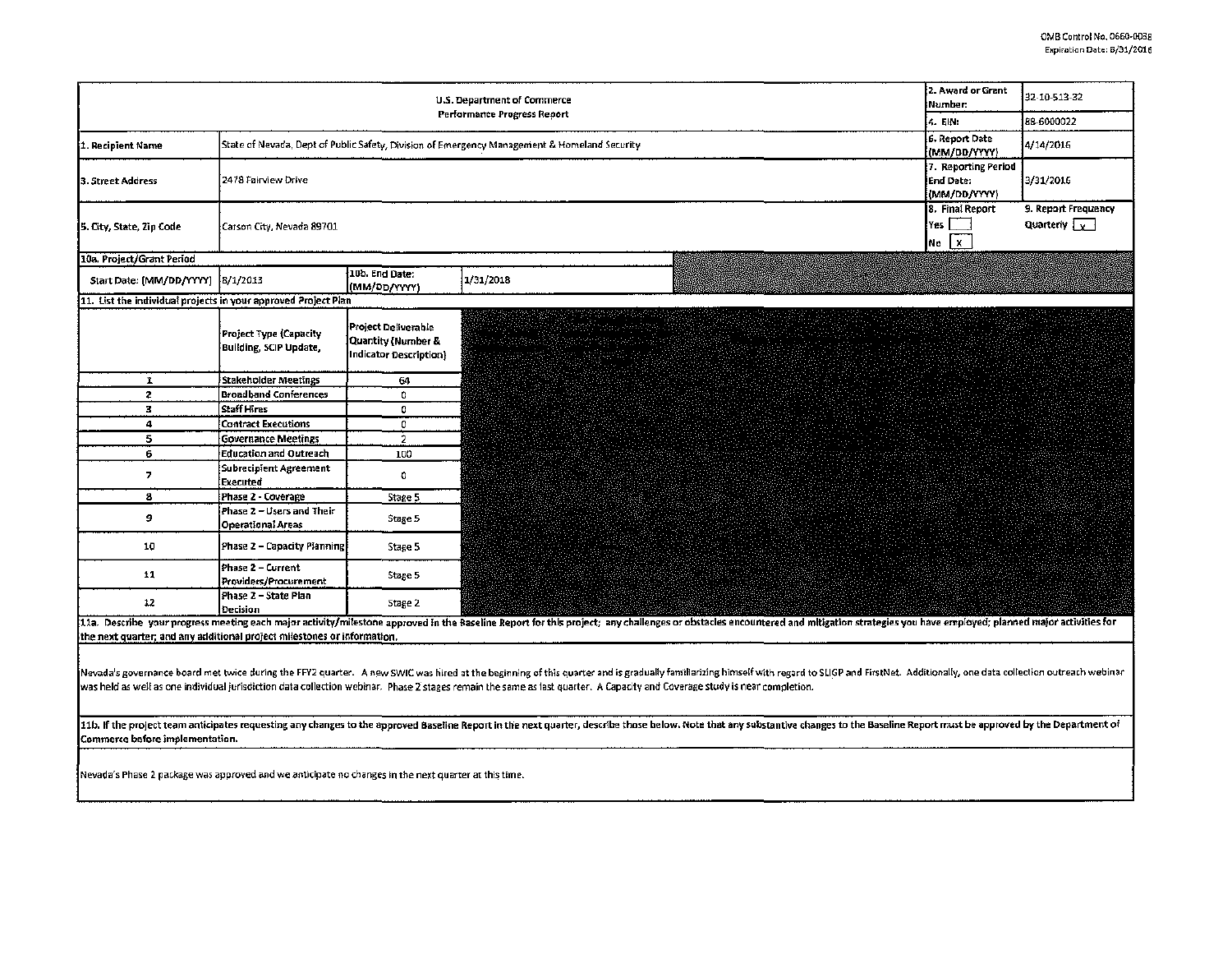[11c. Provide any other information that would be useful to NTIA as it assesses this project's progress.

Nevada continues outreach to stakeholders including data collection moving toward a more directed outreach to specific groups of stakeholders. Nevada looks forward to participation in the upcoming Spring SPOC meeting.

11d. Describe any success stories or best practices you have identified. Please be as specific as possible.

Nevada continues to reach out to stakeholders for education as well as data collection.

12. Personnel

12a. If the project is not fully staffed, describe haw any lack of staffing may impact the project's time line and when the project will be fully staffed.

| 12b. Staffing Table                                                                                                                   |                                 |                         |                                                    |                      |                               |                   |                 |                                  |                                          |  |
|---------------------------------------------------------------------------------------------------------------------------------------|---------------------------------|-------------------------|----------------------------------------------------|----------------------|-------------------------------|-------------------|-----------------|----------------------------------|------------------------------------------|--|
| Job Title<br>FTE%                                                                                                                     |                                 |                         |                                                    |                      |                               |                   |                 |                                  | Change                                   |  |
| Chief, Emergency                                                                                                                      |                                 |                         | Project (s) Assigned                               |                      |                               |                   |                 |                                  |                                          |  |
| Management/SPOC                                                                                                                       | 10%                             | Single Point of Contact | No change                                          |                      |                               |                   |                 |                                  |                                          |  |
| <b>Emergency Management</b><br>Program Manager                                                                                        | 10%                             | Grants Manager          | No change                                          |                      |                               |                   |                 |                                  |                                          |  |
| <b>Grants and Projects Supervisor</b>                                                                                                 | 10%                             |                         | Supervisor of SLIGP grant coordinator<br>No change |                      |                               |                   |                 |                                  |                                          |  |
|                                                                                                                                       |                                 |                         |                                                    |                      |                               |                   |                 |                                  |                                          |  |
|                                                                                                                                       |                                 |                         |                                                    |                      |                               |                   |                 |                                  |                                          |  |
| 13. Subcontracts (Vendors and/or Subrecipients)                                                                                       |                                 |                         |                                                    |                      |                               |                   |                 |                                  |                                          |  |
| 13a. Subcontracts Table - include all subcontractors. The totals from this table must equal the "Subcontracts Total" in Question 14f. |                                 |                         |                                                    |                      |                               |                   |                 |                                  |                                          |  |
| Name                                                                                                                                  | <b>Subcontract Purpose</b>      |                         | Type<br>(Vendor/Subrec.)                           | RFP/RFQ Issued (Y/N) | Contract<br>Executed<br>(Y/N) | <b>Start Date</b> | <b>End Date</b> | Total Federal Funds<br>Allocated | <b>Total Matching Funds</b><br>Allocated |  |
| Iswic                                                                                                                                 | <b>SWIC Duties</b>              |                         | Good of the State<br>Contract                      | Y                    | Y                             | 11/1/2013         | 1/31/2018       | \$319,680.00                     | \$0.00                                   |  |
| <b>Grant Coordinator</b>                                                                                                              | Coordinate Grant:               |                         | Good of the State<br>Contract                      | N                    | Y                             | 11/1/2003         | 1/31/2018       | \$217,110.00                     | \$0.00                                   |  |
| השוטר הסופנו<br>Manager/Outreach                                                                                                      | Manage SLIGP<br>Programmatic    |                         | Contract                                           | Y                    | Y                             | 5/13/2015         | 1/31/2018       | \$432,324.00                     | \$0.00                                   |  |
| Legal Counsel                                                                                                                         | Attorney for Process and<br>MOU |                         | .<br>İSub-Grant                                    | N                    | N                             | 3/1/2013          | 1/31/2018       | \$159,192.00                     | \$0.00                                   |  |
| Gap Analysis MOU                                                                                                                      | MOU for partners                |                         | Contract                                           | N                    | N                             | 12/1/2014         | 1/31/2018       | \$450,000.00                     | \$0.00                                   |  |
| Facilitator                                                                                                                           | Meeting facilitator             |                         | Contract                                           | N                    | N                             |                   |                 | \$7,200.00                       | \$0.00                                   |  |
| Facilitator                                                                                                                           | Meeting facilitator             |                         | Contract                                           | N                    | N                             |                   |                 | \$14,400.00                      | \$0.00                                   |  |
|                                                                                                                                       |                                 |                         |                                                    |                      |                               |                   | Total           | \$1,599,906.00                   | \$0.00                                   |  |
| 13b. Describe any challenges encountered with vendors and/or subrecipients.                                                           |                                 |                         |                                                    |                      |                               |                   |                 |                                  |                                          |  |
| N/A - None                                                                                                                            |                                 |                         |                                                    |                      |                               |                   |                 |                                  |                                          |  |